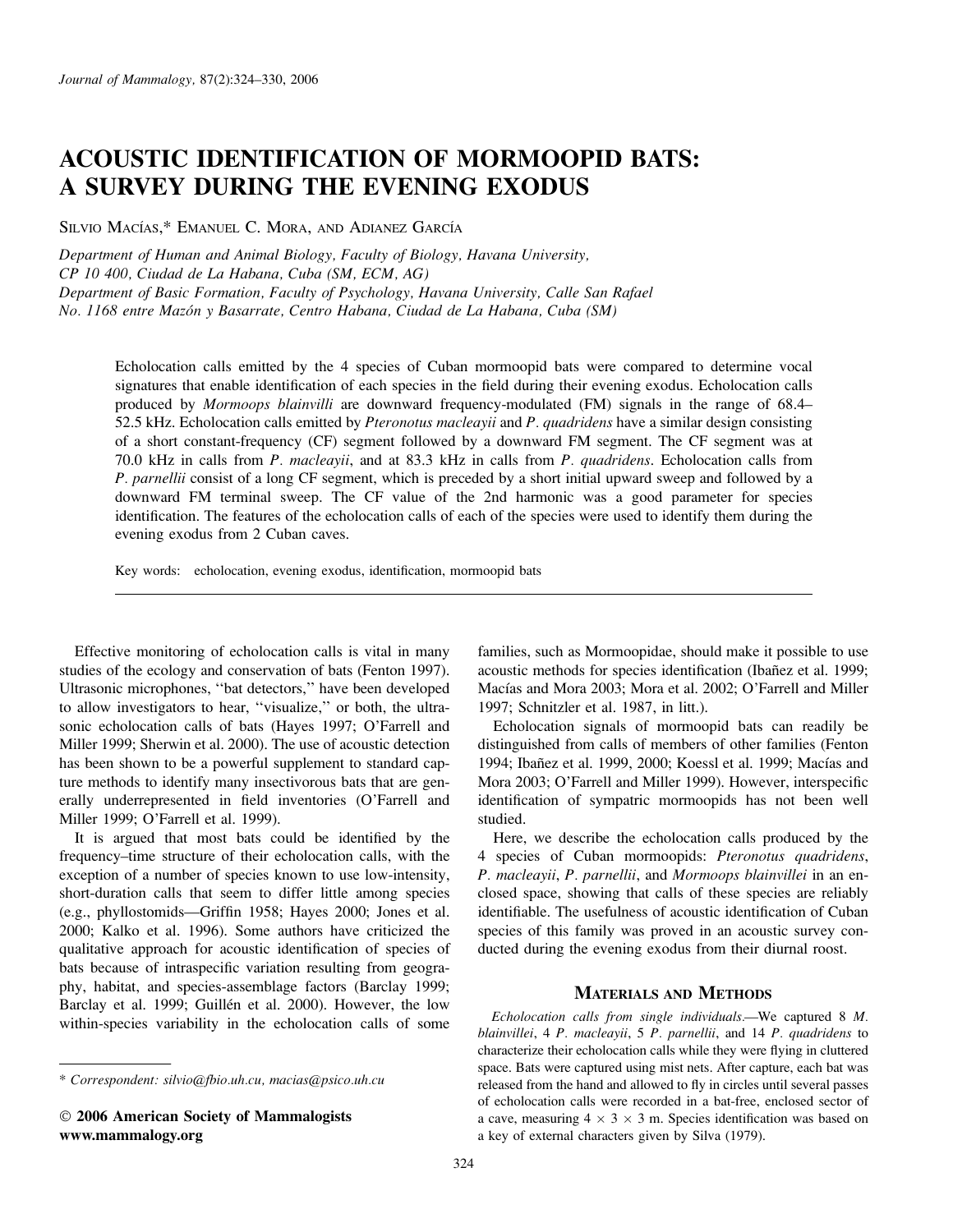

FIG. 1.—Representative oscillograms (above), spectrograms (middle), and power spectra (below) of the echolocation calls emitted by each of the 4 species of Cuban mormoopid bats while flying in a confined space. A) Mormoops blainvillei, B) Pteronotus macleayii, C) P. parnellii, and D) P. quadridens. M. blainvillei emits frequency-modulated signals, whereas P. macleayii, P. quadridens, and P. parnellii produce constantfrequency-frequency-modulated signals. Sonograms of P. macleayii and P. quadridens always show 3 harmonics, whereas M. blainvillei and P. parnellii vary their harmonic composition and sonograms show 2 or 3, or 1 or 3, harmonics, respectively.

Recording equipment and sound analysis.—Echolocation calls were recorded using an ultrasonic detector (U30 Ultra Sound Advice, London, United Kingdom) with flat sensitivity  $(\pm 2 \text{ dB})$  between 20 and 200 kHz. The detector's high-frequency output was fed to an analog–digital input port of a digital signal-processing board (model PCM-DAS 16S/330, Plug-In Electronic, Eichenau, Germany). The board was controlled with the commercial software BatSound 2.1 (Pettersson Elektronik AB, Uppsala, Sweden). Sampling frequency was set at 312 kHz. Echolocation calls were displayed simultaneously

as spectrograms and temporal digitized recordings (oscillograms) with BatSound 2.1. Spectrograms were made of consecutive fast-Fourier transforms with a 99% overlap. Usually, a 512-point fast-Fourier transform was chosen to get a good compromise between frequency and time resolution. On oscillograms and spectrograms, time resolution was 0.1 ms. On spectrograms the frequency resolution was 610 Hz. To obtain power spectra, fast-Fourier transforms were calculated with 256–2,048 data points. Spectrograms and power spectra were made using a Hanning window. The length of the fast-Fourier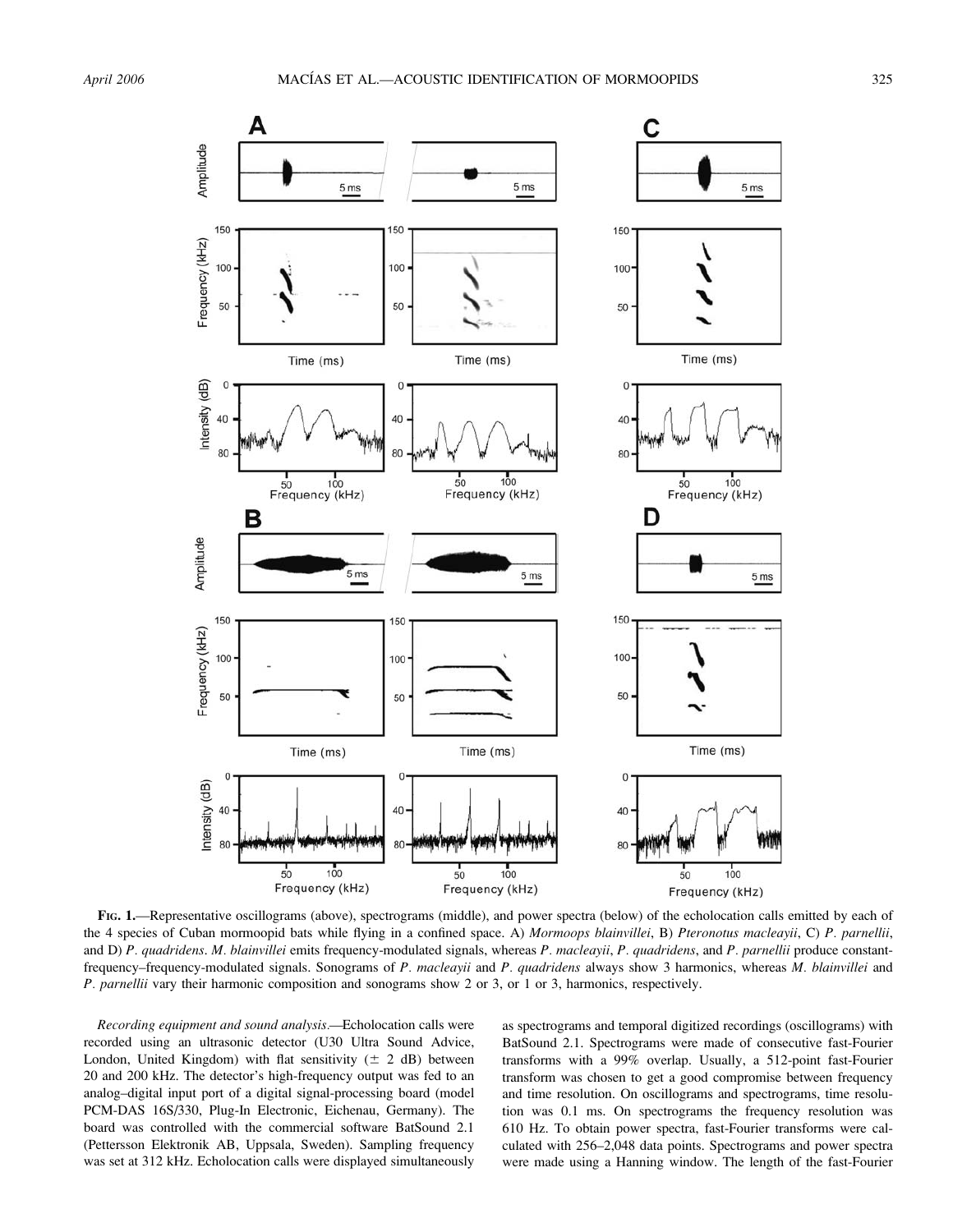**TABLE 1.—Mean values**  $\pm$  SD of acoustic parameters measured in the echolocation calls emitted by each of the studied mormoopid species (Mormoops blainvillei, Pteronotus parnellii, P. macleayii, and P. quadridens) while flying in a confined space. A comparison of the species calls was done with an analysis of variance for each of the parameters. *n* is the number of individuals. *P* shows very significant differences ( $P < 0.01$ ) among the species. Lowercase letters represent the results of a Student–Newman–Keuls test  $(P < 0.05)$  applied to each parameter (a different from b; b different from c; c different from d). 1st, 2nd, and 3rd refer to 1st, 2nd, and 3rd harmonics of a call. Acoustic parameters are defined in the text.

|                    | M. blainvillei $(n = 8)$ | <i>P. parnellii</i> $(n = 5)$ | P. macleayii $(n = 4)$ | P. quadridens $(n = 14)$ | $\boldsymbol{P}$ |
|--------------------|--------------------------|-------------------------------|------------------------|--------------------------|------------------|
| $DUR$ (ms)         | $2.42 \pm 0.17$ c        | $21.23 \pm 0.87$ a            | $4.03 \pm 0.07$ b      | $3.79 \pm 0.14$ b        | < 0.01           |
|                    | 1.8 <sup>a</sup>         | $25 - 27^{\rm a}$             | 2.9 <sup>a</sup>       | 3.1 <sup>a</sup>         |                  |
|                    |                          | $30.4^{b}$                    |                        |                          |                  |
| $CF$ 1st $(kHz)$   |                          | $29.90 \pm 0.46$ c            | $35.51 \pm 0.36$ b     | $41.71 \pm 0.37$ a       | < 0.01           |
| $CF$ 2nd $(kHz)$   |                          | $60.60 \pm 0.08$ c            | $70.69 \pm 0.43$ b     | $83.40 \pm 0.36$ a       | < 0.01           |
|                    |                          | 61.3 <sup>a</sup>             | $71.2^{\rm a}$         | $77 - 83^{\rm a}$        |                  |
| DurCF $2nd$ (ms)   |                          | $16.19 \pm 0.11$ a            | $1.22 \pm 0.09$ b      | $1.24 \pm 0.08$ b        | < 0.01           |
|                    |                          |                               | 1 <sup>a</sup>         | 1.2 <sup>a</sup>         |                  |
| $CF$ 3rd ( $kHz$ ) |                          | $90.26 \pm 0.15$ c            | $105.18 \pm 0.69$ b    | $124.00 \pm 0.60$ a      | < 0.01           |
| IF 1st $(kHz)$     | $33.33 \pm 0.16$ c       | $29.90 \pm 0.46$ d            | $35.51 \pm 0.36$ b     | $41.90 \pm 0.22$ a       | < 0.01           |
| FF 1st (kHz)       | $25.76 \pm 0.84$ c       | $24.40 \pm 0.53$ c            | $28.17 \pm 0.18$ b     | $31.49 \pm 0.19$ a       | < 0.01           |
| IF $2nd$ ( $kHz$ ) | $67.05 \pm 0.45$ c       | $60.60 \pm 0.08$ d            | $70.69 \pm 0.43$ b     | $83.40 \pm 0.36$ a       | < 0.01           |
| FF 2nd (kHz)       | 48.14 $\pm$ 0.74 c       | $48.05 \pm 0.61$ c            | 54.94 $\pm$ 0.97 b     | $61.22 \pm 0.38$ a       | < 0.01           |
| IF $3rd$ ( $kHz$ ) | 98.67 $\pm$ 0.42 c       | $90.26 \pm 0.15$ d            | $105.11 \pm 0.74$ b    | $124.00 \pm 0.06$ a      | < 0.01           |
| FF 3rd (kHz)       | $78.45 \pm 1.45$ c       | 73.28 $\pm$ 1.07 d            | $83.73 \pm 0.92$ b     | $93.83 \pm 0.47$ a       | < 0.01           |
| PF 1st (kHz)       | $30.94 \pm 0.22$ c       | $30.00 \pm 0.08$ c            | $34.92 \pm 0.26$ b     | $41.00 \pm 0.19$ a       | < 0.01           |
| MINF 1st (kHz)     | $27.20 \pm 0.26$ c       | $29.73 \pm 0.08$ b            | $29.41 \pm 0.04$ b     | $30.15 \pm 0.21$ a       | < 0.01           |
| MAXF 1st (kHz)     | $34.24 \pm 0.18$ c       | $30.21 \pm 0.07$ d            | $36.11 \pm 0.29$ b     | $42.05 \pm 0.20$ a       | < 0.01           |
| BW 1st (kHz)       | 7.16 $\pm$ 0.30 ab       | $0.48 \pm 0.03$ c             | $6.66 \pm 0.31$ b      | 7.91 $\pm$ 0.22 a        | < 0.01           |
| $PF$ 2nd $(kHz)$   | $61.03 \pm 0.44$ c       | $60.00 \pm 0.17$ c            | $69.02 \pm 0.55$ b     | $80.92 \pm 0.59$ a       | < 0.01           |
| MINF 2nd (kHz)     | $51.59 \pm 1.07$ c       | 59.61 $\pm$ 0.16 b            | $58.69 \pm 0.65$ b     | $69.97 \pm 0.59$ a       | < 0.01           |
|                    | 49 <sup>a</sup>          | $54.5^{b}$                    | $55.2^{\rm a}$         |                          |                  |
| MAXF 2nd (kHz)     | $67.26 \pm 0.51$ c       | $60.23 \pm 0.16$ d            | $71.07 \pm 0.44$ b     | $83.21 \pm 0.39$ a       | < 0.01           |
|                    | 68 <sup>a</sup>          | $63.5^{b}$                    |                        |                          |                  |
| BW 2nd (kHz)       | $15.67 \pm 1.23$ a       | $0.62 \pm 0.05$ b             | $12.37 \pm 0.38$ a     | $15.24 \pm 0.51$ a       | < 0.01           |
| PF 3rd (kHz)       | $90.46 \pm 0.78$ c       | $90.01 \pm 0.25$ c            | $100.62 \pm 1.25$ b    | $113.24 \pm 1.62$ a      | < 0.01           |
| MINF 3rd (kHz)     | $78.20 \pm 0.76$ c       | $89.57 \pm 0.25$ b            | $88.03 \pm 2.37$ b     | $100.42 \pm 0.65$ a      | < 0.01           |
| MAXF 3rd (kHz)     | $99.00 \pm 0.43$ c       | $90.24 \pm 0.25$ d            | $106.21 \pm 0.79$ b    | $123.71 \pm 0.57$ a      | < 0.01           |
| BW 3rd (kHz)       | $19.79 \pm 0.63$ b       | $0.67 \pm 0.02$ c             | $18.47 \pm 1.55$ b     | $23.28 \pm 0.67$ a       | < 0.01           |

<sup>a</sup> Schnitzler et al. 1990.

**b** O'Farrell and Miller 1997.

transforms to construct the power spectra was chosen according to the length of the signals.

The following parameters were measured or calculated in each echolocation call recorded with a maximum intensity of more than 20 dB above the ambient noise level: (1) duration of the signal (DUR), time between the start and the end of a pulse, measured in ms from the oscillogram; (2) initial frequency (IF) and (3) final frequency (FF), measured in the spectrogram in kHz; (4) value of the constantfrequency (CF) segment, measured in kHz from the spectrogram; (5) peak frequency (PF), frequency in kHz, corresponding with the maximum value in the power spectrum; (6) minimal frequency (MINF) and (7) maximal frequency (MAXF), lowest and highest values, respectively, of frequency measured 20 dB below maximum intensity in the power spectrum; (8) bandwidth (BW), calculated as the difference between maximal and minimal frequencies; (9) slope of frequency modulation of the frequency-modulated (FM) segment of the 2nd harmonic (SFM2nd), calculated by the ratio difference in kHz between the initial and final frequency of the segment to the duration of the segment; and (10) duration of the CF segment (DurCF) of the 2nd harmonic, measured in ms in the spectrogram. Metrics 2 through 8 were measured in each of the harmonics of the calls.

Statistical procedures.—For each species, descriptive statistics (mean  $\pm$  SD and ranges) were calculated. Univariate inferential procedures, analysis of variance (ANOVA), and Student–Newman– Keuls test were used to test for differences between species. All tests were performed with STATISTICA for Windows version 6.0 (StatSoft, Inc. 2001). In all tests, values of  $P < 0.05$  were considered significant.

Acoustic survey.—We sampled the echolocation calls emitted by mormoopid bats while they were leaving their diurnal roost during the evening exodus at 2 caves located in Havana Province, Cuba. Acoustic surveys were done at Indio Cave (30.3 km southeast from Havana City) during 30 June and 2 and 3 July 2001 and at Numancia Cave (57.6 km southeast from Havana City) during 24 July and 29 and 2 August 2001.

At each cave, recording equipment was positioned at the main horizontal entrance. The bat detector was pointed directly at the entrance ensuring that in every recording, bats were flying toward the microphone. Every 5 min, recordings of 3-s duration were recorded. We began sampling at 2000 h and finished at 2200 h.

## **RESULTS**

Description of echolocation calls by species.—We evaluated 689 echolocation calls from individuals of the 4 species of Cuban mormoopid bats flying in an enclosed space (179 calls of M. blainvillei, 165 of P. parnellii, 171 of P. macleayii, and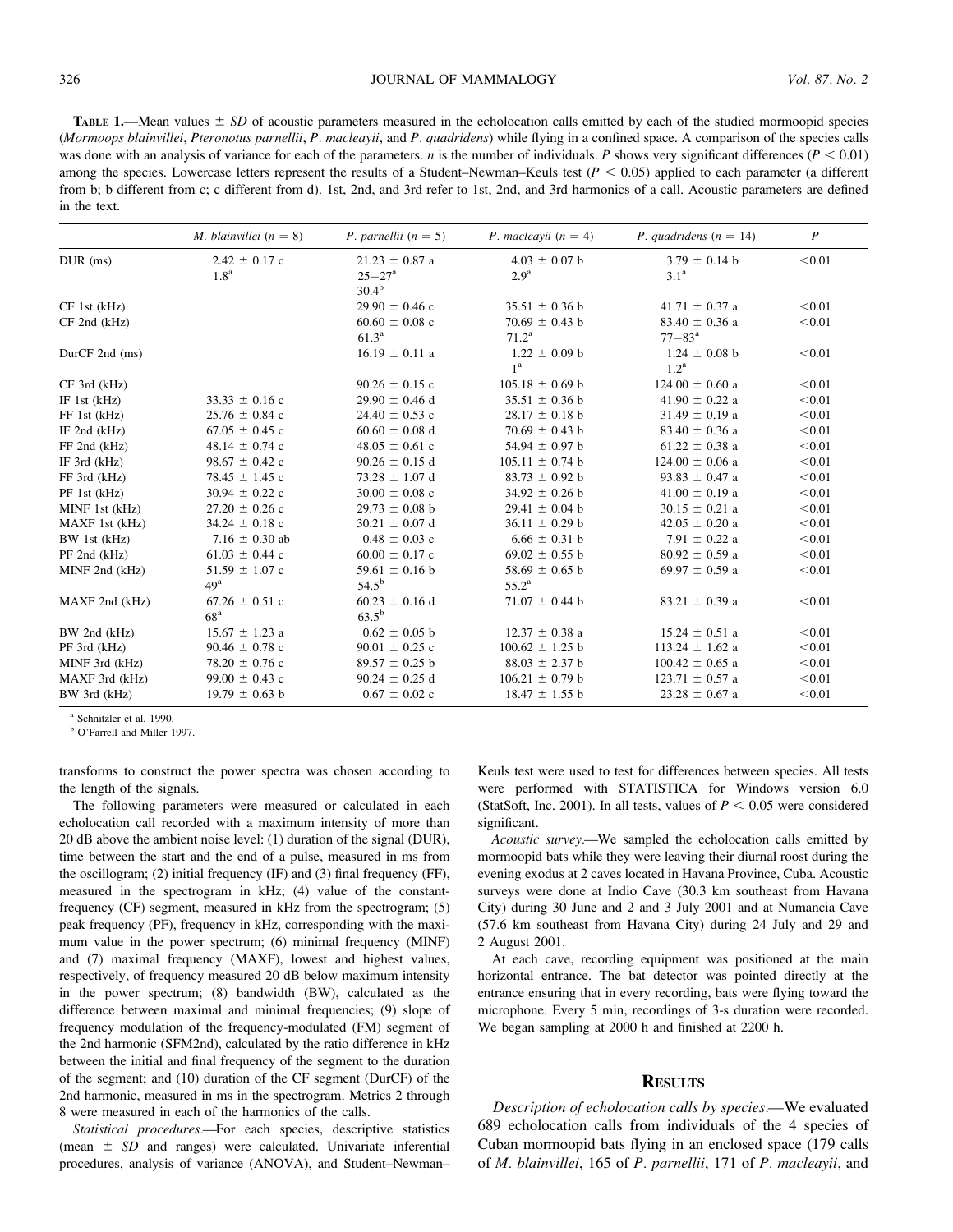

Time

FIG. 2.—Representative spectrograms from recordings made during the evening exodus of mormoopid bats from Numancia cave. A) Time  $= 2020$  h; showing only calls from *Pteronotus quadridens*. B) Time  $= 2030$  h; showing calls from *P. quadridens* and *P. parnellii.* C) Time  $= 2050$  h; showing calls from *P. quadridens*, *P. parnellii*, and P. macleayii. Values and lengths of the constant-frequency portion of each harmonic make it possible to differentiate between the 3 species. The 3 recordings shown were made in the same night.

174 of *P. quadridens*). From these recordings, we describe the characteristics of echolocation calls of each species and the variations we encountered.

Echolocation calls produced by M. blainvillei are FM signals. Generally, the signals contained 3 harmonics; the 2nd and 3rd harmonics were always detected, whereas the 1st and 4th harmonics were typically present but often detected at least 20 dB lower than the 2nd harmonic (Fig. 1A). The echolocation calls of P. parnellii consist of a rather long CF segment (at about 60 kHz in the 2nd harmonic), which is preceded by a short initial upward sweep and followed by a downward FM terminal sweep. The signals contain 3 harmonics with most energy in the 2nd harmonic. However, in 47 (28%) of the calls, the 2nd harmonic was detected at least 20 dB more than the 1st or 3rd harmonics (Fig. 1B).

Echolocation calls of P. macleayii (Fig. 1C) and P. quadridens (Fig. 1D) were similar. They produce signals of about 3.8 ms consisting of a short CF segment followed by a downward FM component. However, they can be differentiated by their spectral characteristics. The CF segment of the 2nd harmonic in calls emitted by *P. macleayii* is lower (67.5–73.4) kHz) than calls by P. quadridens  $(78.9-86.8 \text{ kHz})$ , with no overlap of frequency of the CF segment in these 2 species. Echolocation signals of P. macleayii and P. quadridens always contain 3 harmonics, with most of the energy in the 2nd one. Results of the comparison of the acoustic parameters using ANOVA and the Student–Newman–Keuls test indicate statistically significant differences in all the measured parameters of the echolocation calls of the 4 species (Table 1).

Acoustic survey during the evening exodus.—An acoustic survey was done to identify each species during the evening exodus (Fig. 2). The 1st type of echolocation calls recorded at the entrance of the cave were CF-FM calls with CF values of the 3 harmonics at about 41, 83, and 124 kHz, respectively, thus corresponding to P. quadridens (Fig. 2A). About 5 min later there were, in addition, calls of 3 harmonics with an initial upward FM component followed by a long CF portion (at 61 kHz, 2nd harmonic) and a downward FM segment, characteristic of calls emitted by P. parnellii (Fig. 2B). Later, recordings show calls of P. quadridens, P. parnellii, and CF-FM calls with the CF value of the 3 harmonics at 34, 70, and 104 kHz, respectively, corresponding to P. macleayii (Fig. 2C). At none of the caves did we record echolocation calls of M. blainvillei.

In the sonograms recorded during the exodus, we measured CF value of the 2nd harmonic to validate if it is a good parameter for the acoustic identification of the 3 Pteronotus species. Although the CF mean value of the 2nd harmonic in the echolocation calls emitted during the evening exodus was slightly higher, these values were in the range of values of those calls emitted while bats were flying in the confined space (Fig. 3). Thus, the CF value of the 2nd harmonic appears to be a reliable variable for the accurate identification of these species. We calculated the difference between the CF values of calls emitted while bats were flying out of the cave and those of the calls emitted in the confined space and compared their mean values. The lowest mean value of shift is present in P. parnellii (Student–Newman–Keuls test, P. macleayii: 2.45  $\pm$  1.36 kHz; *P. quadridens:* 1.93  $\pm$  1.75 kHz; *P. parnellii:*  $0.94 \pm 0.68$  kHz;  $P < 0.001$ ).

#### **DISCUSSION**

Identification of mormoopids based on their echolocation calls.—Insectivorous bat species from the family Mormoopidae exhibit the lowest level of interspecific variation in design of their echolocation calls among insectivorous species thus far studied (Fenton 1994; Ibañez et al. 1999; Macías and Mora 2003; Vater 1978). The echolocation calls of mormoopids consist mainly of multiharmonic signals with a short CF component followed by an FM segment. This design is a general feature across the mormoopid species of the genus Pteronotus (Ibañez et al. 1999, 2000; O'Farrell and Miller 1997; Schnitzler and Kalko 1998). The design of the echolocation signals of the Cuban species of Pteronotus is similar to that described for other species of the same genus at other localities (Ibañez et al. 1999, 2000; O'Farrell and Miller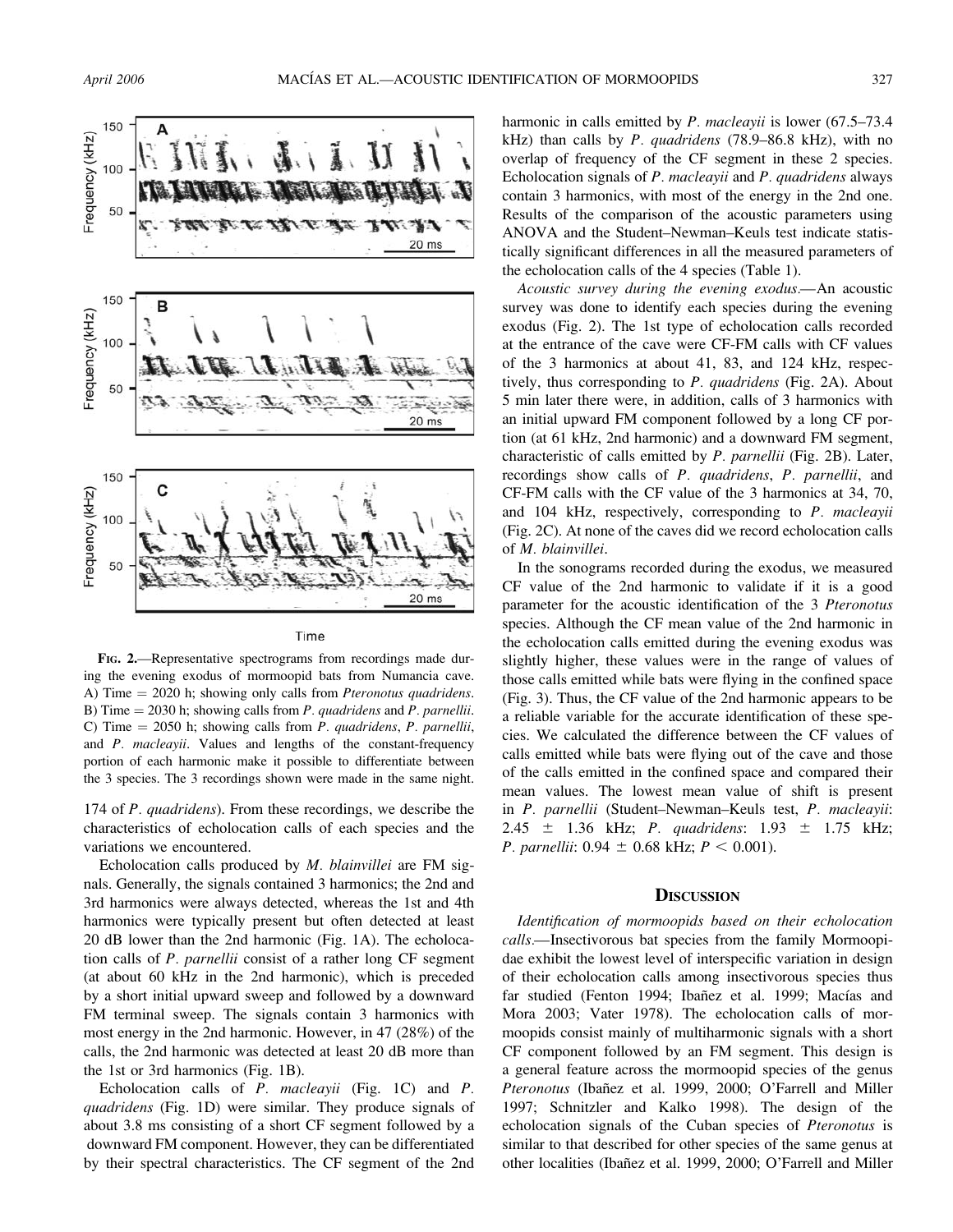

FIG. 3.—Constant-frequency values of the 2nd harmonics (CF 2nd harmonic) of 100 echolocation calls (samples) emitted by Pteronotus quadridens, P. macleayii, and P. parnellii while flying out (FO) of the cave. Also shown are mean values and ranges (vertical lines) of the 3 species flying out of the cave and while flying in a confined space (CS).

1997; Schnitzler and Kalko 1998; Schnitzler et al. 1990), as well as that from Mormoops (Rydell et al. 2002). The only differences are in the value of the parameters that characterize the calls, possibly due to body size (Jones 1999). The values of parameters of the calls of Cuban mormoopids are within the range of values described elsewhere (O'Farrell and Miller 1997; Schnitzler et al. 1990; Table 1).

The similarity between structure of calls between Cuban and mainland species could be explained by their origin, by the correspondence of foraging conditions, or both. Mormoopid bats have a wide continental distribution (Nowak 1994). Koopman (1989) pointed out that possibly Pteronotus and M. blainvillei have their origin in Central America. In addition, we cannot exclude the possibility that this latter species arrived in the Greater Antilles following the North Route, based on the relationships between populations from Cuba and Florida (Koopman 1989). On the other hand, it has been extensively demonstrated that the design of echolocation signals is partially determined by the structure of the areas used by bats for foraging (Schnitzler and Kalko 1998). Species of Pteronotus use echolocation calls to search for insects in areas of high structural clutter (Ibañez et al. 1999, 2000; O'Farrell and Miller 1997, 1999; Schnitzler and Kalko 1998; Schnitzler et al. 1990; Simmons and Stein 1980).

In contrast with some other bat species, such as Tadarida brasiliensis (Simmons et al. 1978) and Molossus molossus (Mora et al. 2004), which dramatically change the structure of their echolocation calls depending on their behavior, the structure of echolocation calls from Cuban Pteronotus flying in confined spaces is similar to that used when the bats are emerging from their diurnal roost or when hunting (Macías and Mora 2003; Schnitzler et al. 1987). Thus, the analysis of the echolocation calls of the Cuban Pteronotus showed that each species could be identified by the structure of its echolocation calls in at least 2 different behavioral contexts. Furthermore, even though species of *Pteronotus* share similar designs of their echolocation calls, the frequency of the CF segment, particularly in the 2nd harmonic, could be used for accurate identification of the species.

Doppler shift.—Doppler shifts are frequency changes brought about by the relative motion between a sound source and a sound detector. In echolocating bats, signals are Dopplershifted in proportion to flight velocity or movement of an echoic surface (Gaioni et al. 1990; Keating et al. 1994). The CF values of the 2nd harmonic of the echolocation calls of the 3 species recorded in the evening exodus are slightly higher than those recorded from the bats flying in confined space (Fig. 3). This could be attributed to the differences in the recordings situations. In the confined space, we recorded the bats flying both toward and away from the microphone. Thus, frequencies of recorded echolocation calls are affected by positive and negative Doppler shift. In recordings made while bats were flying out of the caves, the microphone was pointed directly toward the entrance. Therefore, only positive changes in frequency due to Doppler shift would be expected. Consequently, the mean value of the CF of the 2nd harmonic is higher than that in calls recorded in the confined space.

It has been demonstrated that P. parnellii decreases the frequency of its emissions in such a way that the frequency of the returning echo is stabilized in a narrow band to which the ear is tuned (Schnitzler 1970). This Doppler-shift compensation process also has been highly perfected in horseshoe bats (Rhinolophidae) of the Old World (Keating et al. 1994; Schnitzler 1970; Vater et al. 2003). The lower shift found in P. parnellii could be explained by its Doppler-shift compensation, which may be not present in the other species, or by lower flight speed for P. parnellii (Henson 1970; Norberg and Rayner 1987; Silva 1979; Vater et al. 2003).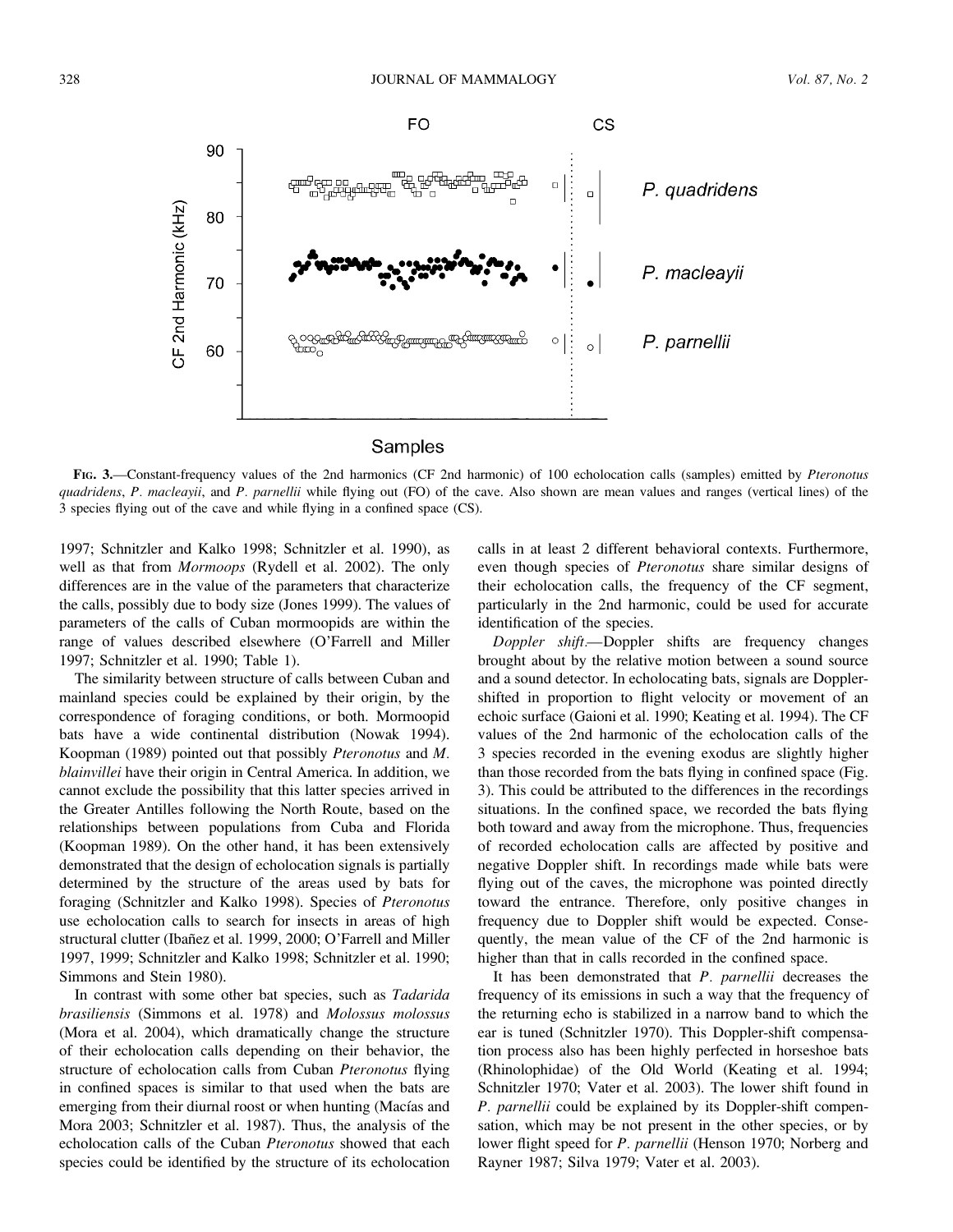#### **RESUMEN**

Se compararon las llamadas de ecolocalización emitidas por las 4 especies de murciélagos cubanos pertenecientes a la familia Mormoopidae, para determinar firmas vocales que posibiliten la identificación de estas especies en el campo durante su éxodo nocturno. Al volar en espacios cerrados, cada especie emite típicamente llamadas de ecolocalzacion compuestas por 3 armónicos, difiriendo en sus características espectrales y temporales. Mormoops blainvillei emite llamadas de frecuencia modulada (FM) descendente en una gama de frecuencias entre 68.4–52.5 kHz. Las llamadas emitidas por Pteronotus macleayii y P. quadridens presentan un patrón similar que consiste en un segmento corto de frecuencia constante (FC) seguido de uno de frecuencia modulada descendente. El segmento de FC se encuentra en 70.0 kHz en las llamadas de P. macleayii y en 83.3 kHz en las llamadas de P. quadridens. Las llamadas de Pteronotus parnellii consisten en un segmento de FC de larga duración precedido por un componente de FM ascendente y seguido de un componente de FM descendente. Las llamadas de mayor duración son emitidas por P. parnellii (20.6 ms) y las llamadas más cortas son emitidas por  $M$ . blainvillei (2.4 ms), mientras las llamadas de P. macleayii y de P. quadridens presentan duraciones intermedias, entre 3.9 y 3.8 ms, respectivamente. Estas especies pueden ser identificadas por las características espectrales y temporales de sus llamadas de ecolocalización. El valor de frecuencia constante del segundo armónico es un buen parámetro para la identificación acùstica de cada especie.

## ACKNOWLEDGMENTS

Special thanks to Dr. Manfred Kossl for his valuable comments on this manuscript. We express our gratitude to C. Ibañez and J. Juste, from Sevilla, Spain, who kindly helped us with literature pertaining to this study. The equipment used in this work was provided by a grant from the VW Foundation project (I/77-306).

#### LITERATURE CITED

- BARCLAY, R. M. R. 1999. Bats are not birds—a cautionary note on using echolocation calls to identify bats: a comment. Journal of Mammalogy 80:290–296.
- BARCLAY, R. M. R., J. H. FULLARD, AND D. S. JACOBS. 1999. Variation in the echolocation calls of the hoary bats (Lasiurus cinereus): influence of body size, habitat structure, and geographic location. Canadian Journal of Zoology 77:530–534.
- FENTON, M. B. 1994. Echolocation: its impact on the behaviour and ecology of bats. Ecoscience 1:21–30.
- FENTON, M. B. 1997. Science and the conservation of bats. Journal of Mammalogy 78:1–14.
- GAIONI, S. J., H. RIQUIMAROUX, AND N. SUGA. 1990. Biosonar behavior of mustached bats swung on a pendulum prior to cortical ablation. Journal of Neurophysiology 64:1801–1817.
- GRIFFIN, D. R. 1958. Listening in the dark. Yale University Press, New Haven, Connecticut.
- GUILLÉN, A., J. JUSTE, AND C. IBAÑEZ. 2000. Variation in the frequency of the echolocation of *Hipposideros rubber* in the Gulf of Guinea: an exploration of the adaptive meaning of the constant frequency value in rhinolophid CF bats. Journal of Evolutionary Biology 13:70–80.
- HAYES, J. P. 1997. Temporal variation in activity of bats and the design of the echolocation-monitoring studies. Journal of Mammalogy 78:514–524.
- HAYES, J. P. 2000. Assumptions and practical considerations in the design and interpretation of echolocation-monitoring studies. Acta Chiropterologica 2:225–237.
- HENSON, O. W. 1970. The ear and audition. Pp. 181–256 in Biology of bats (W. A. Wimsatt, ed.). Academic Press, New York.
- IBAÑEZ, C., A. GUILLÉN, J. JUSTE AND J. L. PÉREZ-JORDÁ. 1999. Echolocation calls of Pteronotus davyi (Chiroptera: Mormoopidae) from Panama. Journal of Mammalogy 80:924–928.
- IBAÑEZ, C., R. LÓPEZ-WILCHIS, J. JUSTE, AND M. LEÓN-GALVÁN. 2000. Echolocation calls and noteworthy record of Pteronotus gymnonotus (Chiroptera: Mormoopidae) from Tabasco, Mexico. Southwestern Naturalist 45:345–347.
- JONES, G. 1999. Scaling of echolocation call parameters in bats. Journal of Experimental Biology 202:3359–3367.
- JONES, G., N. VAUGHAN, AND S. PARSONS. 2000. Acoustic identification of bats from directly sampled and time expanded recording of vocalizations. Acta Chiropterologica 2:155–171.
- KALKO, E. K. V., C. O. HANDLEY, JR., AND D. HANDLEY. 1996. Organization, diversity, and long term dynamics of a neotropical bat community. Pp. 503–553 in Long term studies of vertebrate communities (M. L. Cody and J. A. Smallwood, eds.). Academic Press, New York.
- KEATING, A. W., O. W. HENSON, M. M. HENSON, W. C. LANCASTER, AND D. H. XIE. 1994. Doppler-shift compensation by the mustached bat: quantitative data. Journal of Experimental Biology 188: 115–129.
- KOESSL, M., F. MAYER, G. FRANK, M. FAULSTICH, AND I. J. RUSSELL. 1999. Evolutionary adaptations of cochlear function in Jamaican mormoopid bats. Journal of Comparative Physiology, A. Sensory, Neural, and Behavioral Physiology 185:217–228.
- KOOPMAN, K. F. 1989. A review and analysis of the bats of the West Indies. Pp. 635–644 in Biogeography of the West Indies: past, present, and future (C. A. Woods, ed.). Sandhill Crane Press, Inc., Gainesville, Florida.
- MACÍAS, S., AND E. C. MORA. 2003. Variation of echolocation calls of Pteronotus quadridens (Chiroptera: Mormoopidae) in Cuba. Journal of Mammalogy 84:1428–1436.
- MORA, E., ET AL. 2002. Aplicación de métodos biocùaticos y convencionales en la caracterización de la comunidad de murciélagos de la Cueva del Indio, Tapaste, La Habana, Cuba. Biología 16:159–166.
- MORA, E. C., S. MACÍAS, M. VATER, F. CORO, AND M. KOESSL. 2004. Specializations for aerial hawking in the echolocation system of Molossus molossus (Molossidae, Chiroptera). Journal of Comparative Physiology, A. Sensory, Neural, and Behavioral Physiology 190:561–574.
- NORBERG, U. M., AND J. M. V. RAYNER. 1987. Ecological morphology and flight in bats (Mammalia; Chiroptera): wing adaptations, flight performance, foraging strategy and echolocation. Philosophical Transactions of the Royal Society of London, B. Biological Sciences 316:337–419.
- NOWAK, R. M. 1994. Walker's bats of the world. Johns Hopkins University Press, Baltimore, Maryland.
- O'FARRELL, M. J., C. CORBEN, W. L. GANNON, AND B. W. MILLER. 1999. Confronting the dogma: a reply. Journal of Mammalogy 80: 297–302.
- O'FARRELL, M. J., AND B. W. MILLER. 1997. A new examination of echolocation calls of some neotropical bats (Emballonuridae and Mormoopidae). Journal of Mammalogy 78:954–963.